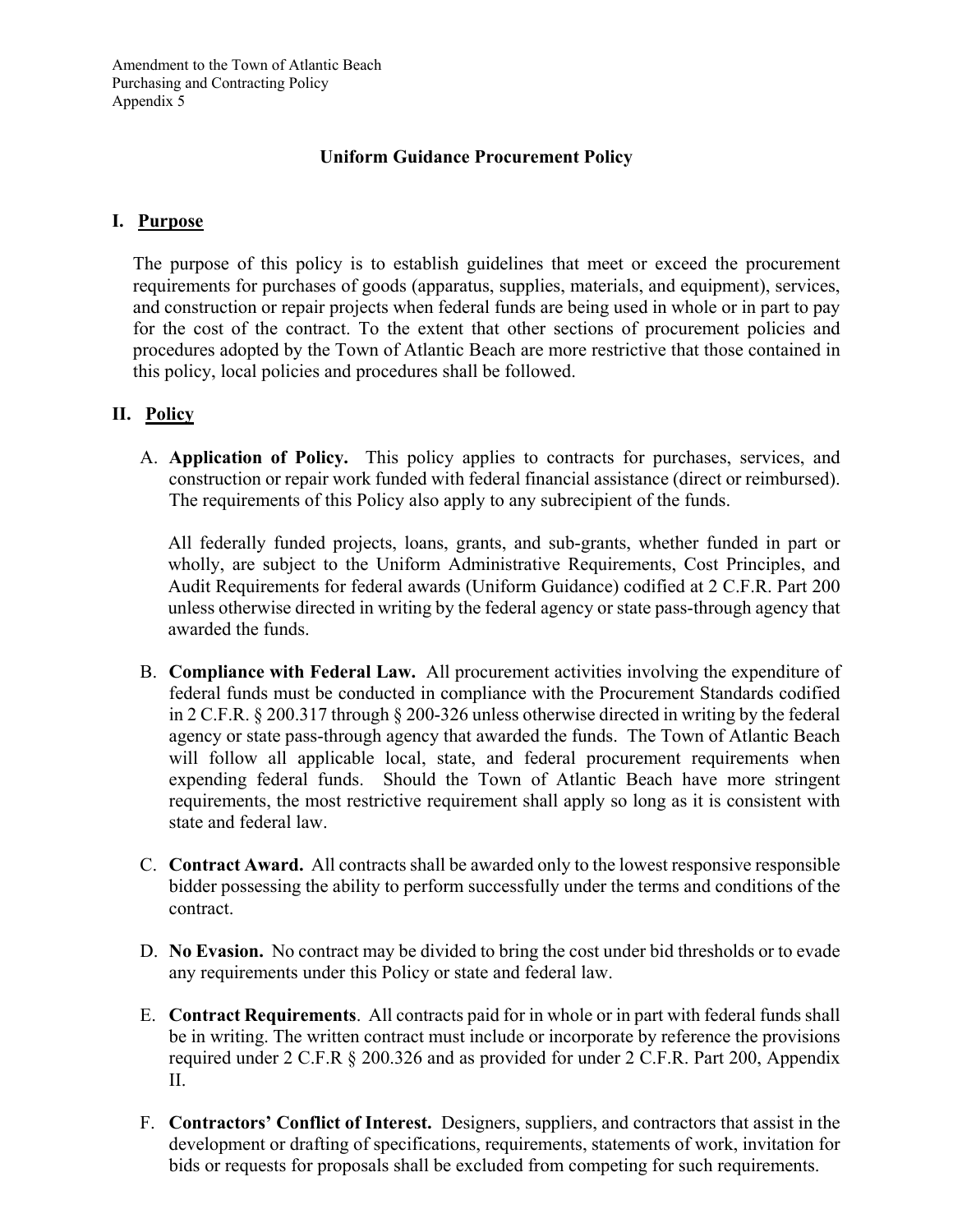G. **Approval and Modification.** The administrative procedures contained in this Policy are administrative and may be changed as necessary at the staff level to comply with state and federal law.

#### **III. General Procurement Standards and Procedures:**

Either the Purchasing Department or the Requesting Department shall procure all contracts in accordance with the requirements of this Section of the Policy.

- **A. Necessity.** Purchases must be necessary to perform the scope of work and must avoid acquisition of unnecessary or duplicative items. The Purchasing Department and/or the Requesting Department should check with the federal surplus property agency prior to buying new items when feasible and less expensive. Strategic sourcing should be considered with other departments and/or agencies who have similar needs to consolidate procurements and services to obtain better pricing.
- **B. Clear Specifications.** All solicitations must incorporate a clear and accurate description of the technical requirements for the materials, products, or services to be procured, and shall include all other requirements which bidders must fulfill and all other factors to be used in evaluating bids or proposals. Technical requirements must not contain features that restrict competition.
- **C. Notice of Federal Funding.** All bid solicitations must acknowledge the use of federal funding for the contract. In addition, all prospective bidders or offerors must acknowledge that funding is contingent upon compliance with all terms and conditions of the funding award.
- **D. Compliance by Contractors.** All solicitations shall inform prospective contractors that they must comply with all applicable federal laws, regulations, executive orders, and terms and conditions of the funding award.
- **E. Fixed Price.** Solicitations must state that bidders shall submit bids on a fixed price basis and that the contract shall be awarded on this basis unless otherwise provided for in this Policy. Cost plus percentage of cost contracts are prohibited*.* Time and materials contracts are prohibited in most circumstances. Time and materials contracts will not be used unless no other form of contract is suitable and the contract includes a "Not to Exceed" amount. A time and materials contract shall not be awarded without express written permission of the federal agency or state pass-through agency that awarded the funds.
- **F. Use of Brand Names.** When possible, performance or functional specifications are preferred to allow for more competition leaving the determination of how to reach the required result to the contractor. Brand names may be used only when it is impractical or uneconomical to write a clear and accurate description of the requirement(s). When a brand name is listed, it is used as reference only and "or equal" must be included in the description.
- **G. Lease versus Purchase.** Under certain circumstances, it may be necessary to perform an analysis of lease versus purchase alternatives to determine the most economical approach.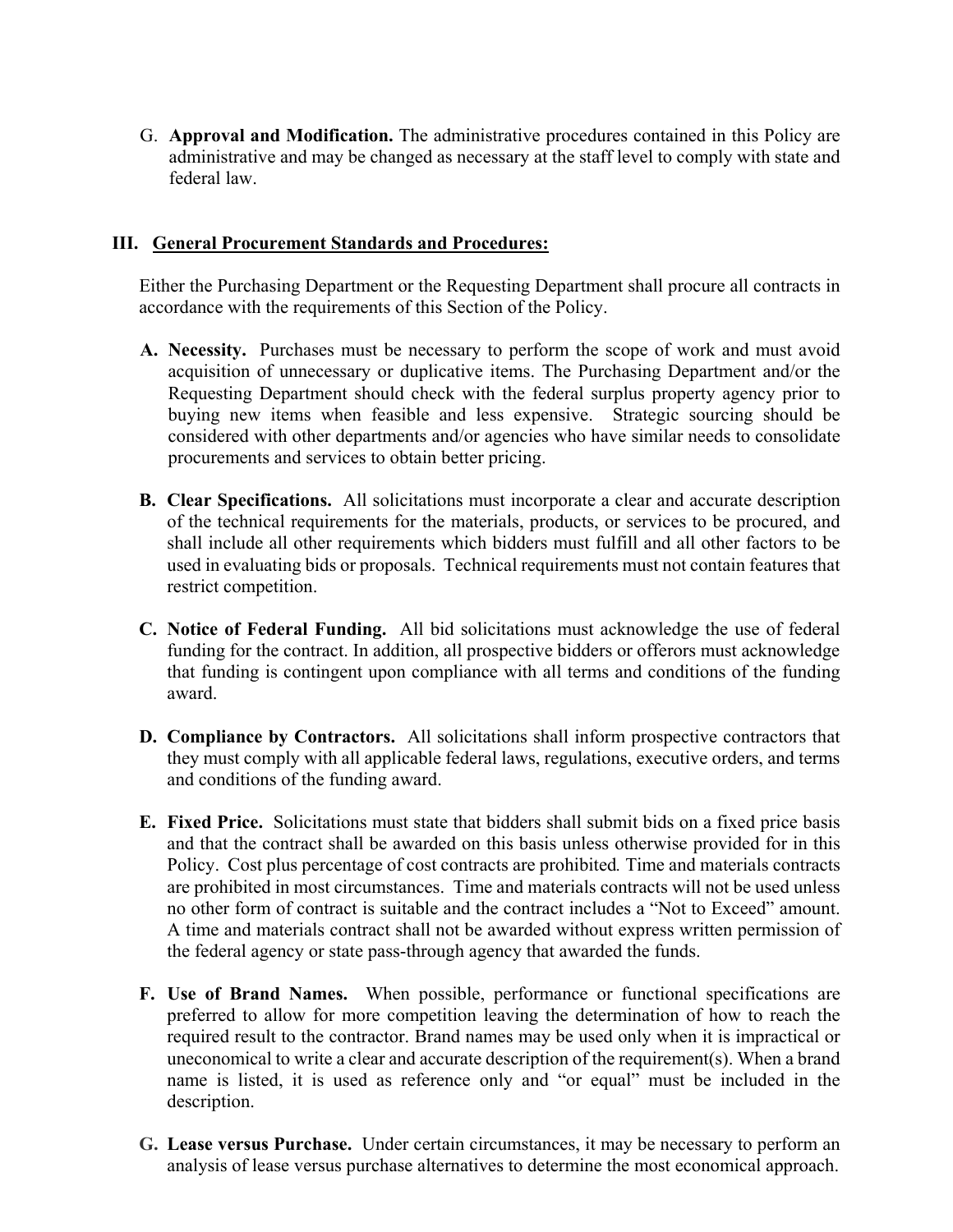- **H. Dividing Contract for M/WBE Participation.** If economically feasible, procurements may be divided into smaller components to allow maximum participation of small and minority businesses and women business enterprises. The procurement cannot be divided to bring the cost under bid thresholds or to evade any requirements under this Policy.
- **I. Documentation.** Documentation must be maintained by the Finance Department and/or the Requesting Department detailing the history of all procurements. The documentation should include the procurement method used, contract type, basis for contractor selection, price, sources solicited, public notices, cost analysis, bid documents, addenda, amendments, contractor's responsiveness, notice of award, copies of notices to unsuccessful bidders or offerors, record of protests or disputes, bond documents, notice to proceed, purchase order, and contract. All documentation relating to the award of any contract must be made available to the granting agency upon request.
- **J. Cost Estimate.** For all procurements costing \$250,000 or more, the Finance Department and/or Requesting Department shall develop an estimate of the cost of the procurement prior to soliciting bids. Cost estimates may be developed by reviewing prior contract costs, online review of similar products or services, or other means by which a good faith cost estimate may be obtained. Cost estimates for construction and repair contracts may be developed by the project designer.
- **K. Contract Requirements.** The Requesting Department must prepare a written contract incorporating the provisions referenced in Section II.C of this Policy.
- **L. Debarment.** No contract shall be awarded to a contractor included on the federally debarred bidder's list.
- **M. Contractor Oversight.** The Requesting Department receiving the federal funding must maintain oversight of the contract to ensure that contractor is performing in accordance with the contract terms, conditions, and specifications.
- **N. Open Competition.** Solicitations shall be prepared in a way to be fair and provide open competition. The procurement process shall not restrict competition by imposing unreasonable requirements on bidders, including but not limited to unnecessary supplier experience, excessive or unnecessary bonding, specifying a brand name without allowing for "or equal" products, or other unnecessary requirements that have the effect of restricting competition.
- **O. Geographic Preference.** No contract shall be awarded on the basis of a geographic preference.

#### **IV. Specific Procurement Procedures**

Either the Purchasing Department or the Requesting Department shall solicit bids in accordance with the requirements under this Section of the Policy based on the type and cost of the contract.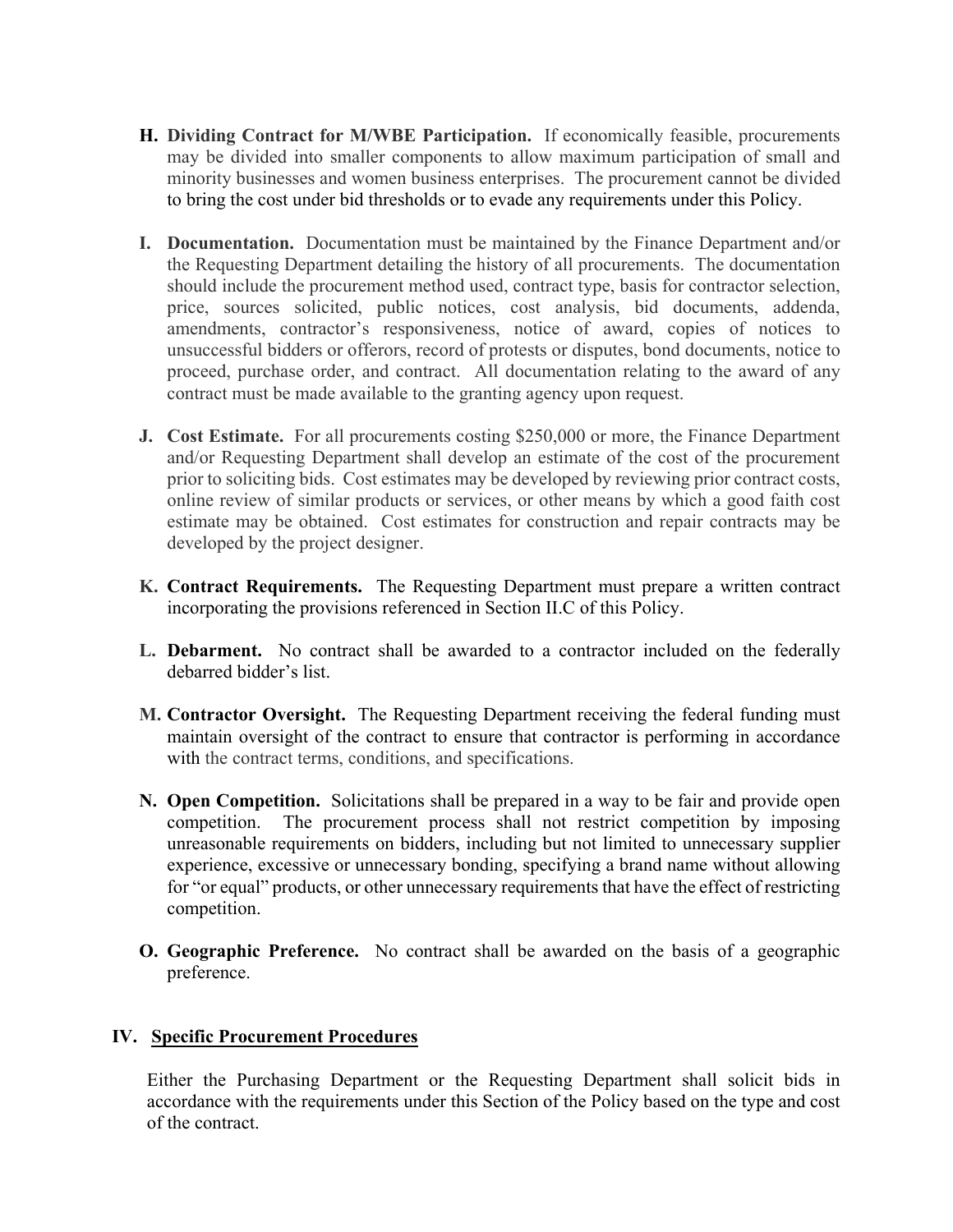- **A. Service Contracts** (except for A/E professional services) and **Purchase Contracts costing less than \$10,000** shall be procured using the Uniform Guidance "micro-purchase" procedure  $(2 \text{ C.F.R. } § 200.320(a))$  as follows:
	- 1. The contract may be awarded without soliciting pricing or bids if the price of the goods or services is considered to be fair and reasonable.
	- 2. To the extent practicable, purchases must be distributed among qualified suppliers.
- **B. Service Contracts** (except for A/E professional services) and **Purchase Contracts costing \$10,000 up to \$90,000** shall be procured using the Uniform Guidance "small purchase" procedure  $(2 \text{ C.F.R. } § 200.320(b))$  as follows:
	- 1. Obtain price or rate quotes from an "adequate number" of qualified sources (a federal grantor agency might issue guidance interpreting "adequate number," so the Requesting Department should review the terms and conditions of the grant award documents to confirm whether specific guidance has been issued).
	- 2. Take affirmative steps to solicit price quotes from M/WBE vendors and suppliers as required under 2 C.F.R. § 200.321.
	- 3. Cost or price analysis is not required prior to soliciting bids.
	- 4. Award the contract on a fixed-price basis (a not-to-exceed basis is permissible for service contracts where obtaining a fixed price is not feasible).
	- 5. Award the contract to the lowest responsive, responsible bidder.
- **C. Service Contracts** (except for A/E professional services) and **Purchase Contracts costing \$90,000 and above** shall be procured using a combination of the most restrictive requirements of the Uniform Guidance "sealed bid" procedure (2 C.F.R. § 200.320(c)) and state formal bidding procedures (G.S. 143-129) as follows:
	- 1. Cost or price analysis is required prior to soliciting bids.
	- 2. Complete specifications or purchase description must be made available to all bidders.
	- 3. The bid must be formally advertised in a newspaper of general circulation for at least seven full days between the date of the advertisement and the date of the public bid opening. Electronic-only advertising must be authorized by the governing board. The advertisement must state the date, time, and location of the public bid opening, indicate where specifications may be obtained, and reserve to the governing board the right to reject any or all bids only for "sound documented reasons."
	- 4. Take affirmative steps to solicit price quotes from M/WBE vendors and suppliers as required under 2 C.F.R. § 200.321.
	- 5. Open bids at the public bid opening on the date, time, and at the location noticed in the public advertisement. All bids must be submitted sealed. A minimum of 2 bids must be received in order to open all bids.
	- 6. Award the contract to the lowest responsive, responsible bidder on a fixed-price basis. Governing board approval is required for purchase contracts unless the governing board has delegated award authority to an individual official or employee. Any and all bids may be rejected only for "sound documented reasons."

*Note Regarding Service Contracts Costing \$90,000 up to \$250,000: Local government service contracts are not subject to state competitive bidding requirements. If a local government does not require competitive proposals (RFPs) for service contracts under its local policy, it may choose to follow the UG small purchase procedure for service contracts costing*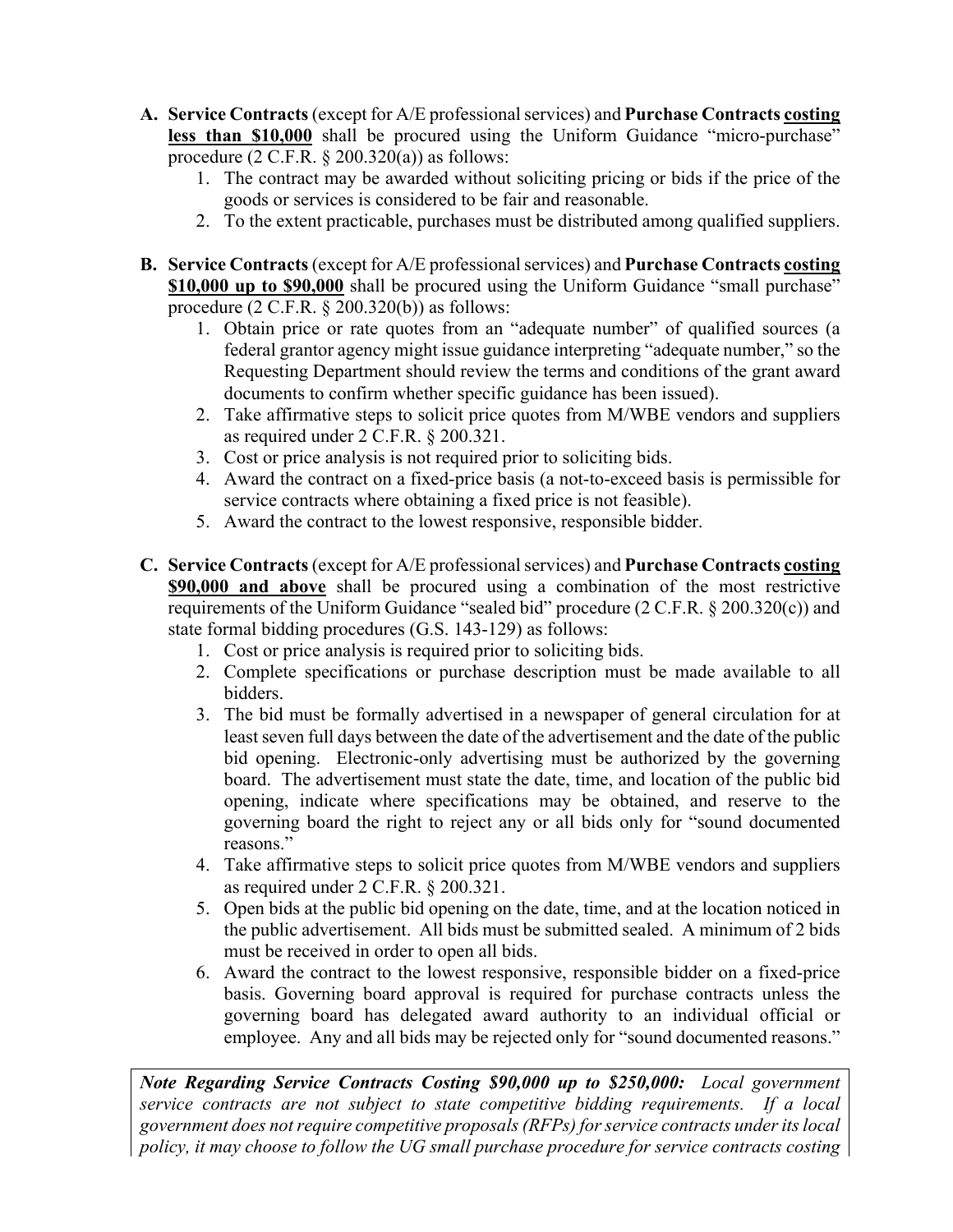*\$10,000 up to \$250,000, and then follow the UG sealed bid or competitive proposal method for service contracts costing \$250,000 or more. If the local policy regarding service contracts is more restrictive, the local policy should be followed.* 

- **D. Service Contracts** (except for A/E professional services) **costing \$250,000 and above** may be procured using the Uniform Guidance "competitive proposal" procedure (2 C.F.R. § 200.320(d)) when the "sealed bid" procedure is not appropriate for the particular type of service being sought. The procedures are as follows:
	- 1. A Request for Proposals (RFP) must be publicly advertised. Formal advertisement in a newspaper is not required so long as the method of advertisement will solicit proposals from an "adequate number" of qualified firms.
	- 2. Take affirmative steps to solicit price quotes from M/WBE vendors and suppliers as provided under 2 C.F.R. § 200.321.
	- 3. Identify evaluation criteria and relative importance of each criteria (criteria weight) in the RFP.
	- 4. Consider all responses to the publicized RFP to the maximum extent practical.
	- 5. Must have a written method for conducting technical evaluations of proposals and selecting the winning firm.
	- 6. Award the contract to the responsible firm with most advantageous proposal taking into account price and other factors identified in the RFP. Governing board approval is not required.
	- 7. Award the contract on a fixed-price or cost-reimbursement basis.
- **E. Construction and repair contracts costing less than \$10,000** shall be procured using the Uniform Guidance "micro-purchase" procedure (2 C.F.R. § 200.320(a)) as follows:
	- 1. The contract may be awarded without soliciting pricing or bids if the price of the goods or services is considered to be fair and reasonable.
	- 2. To the extent practicable, contracts must be distributed among qualified suppliers.
- **F. Construction and repair contracts costing \$10,000 up to \$250,000** shall be procured using the Uniform Guidance "small purchase" procedure  $(2 \text{ C.F.R. } § 200.320(b))$  as follows:
	- 1. Obtain price or rate quotes from an "adequate number" of qualified sources (a federal grantor agency might issue guidance interpreting "adequate number," so the requesting department should review the terms and conditions of the grant award documents to confirm whether specific guidance has been issued).
	- 2. Take affirmative steps to solicit price quotes from M/WBE vendors and suppliers as required under 2 C.F.R. § 200.321.
	- 3. Cost or price analysis is not required prior to soliciting bids, although price estimates may be provided by the project designer.
	- 4. Award the contract on a fixed-price or not-to-exceed basis.
	- 5. Award the contract to the lowest responsive, responsible bidder. Governing board approval is not required.
- **G. Construction and repair contracts costing \$250,000 up to \$500,000** shall be procured using the Uniform Guidance "sealed bid" procedure  $(2 \text{ C.F.R. } § 200.320(c))$  as follows:
	- 1. Cost or price analysis is required prior to soliciting bids (this cost estimate may be provided by the project designer).
	- 2. Complete specifications must be made available to all bidders.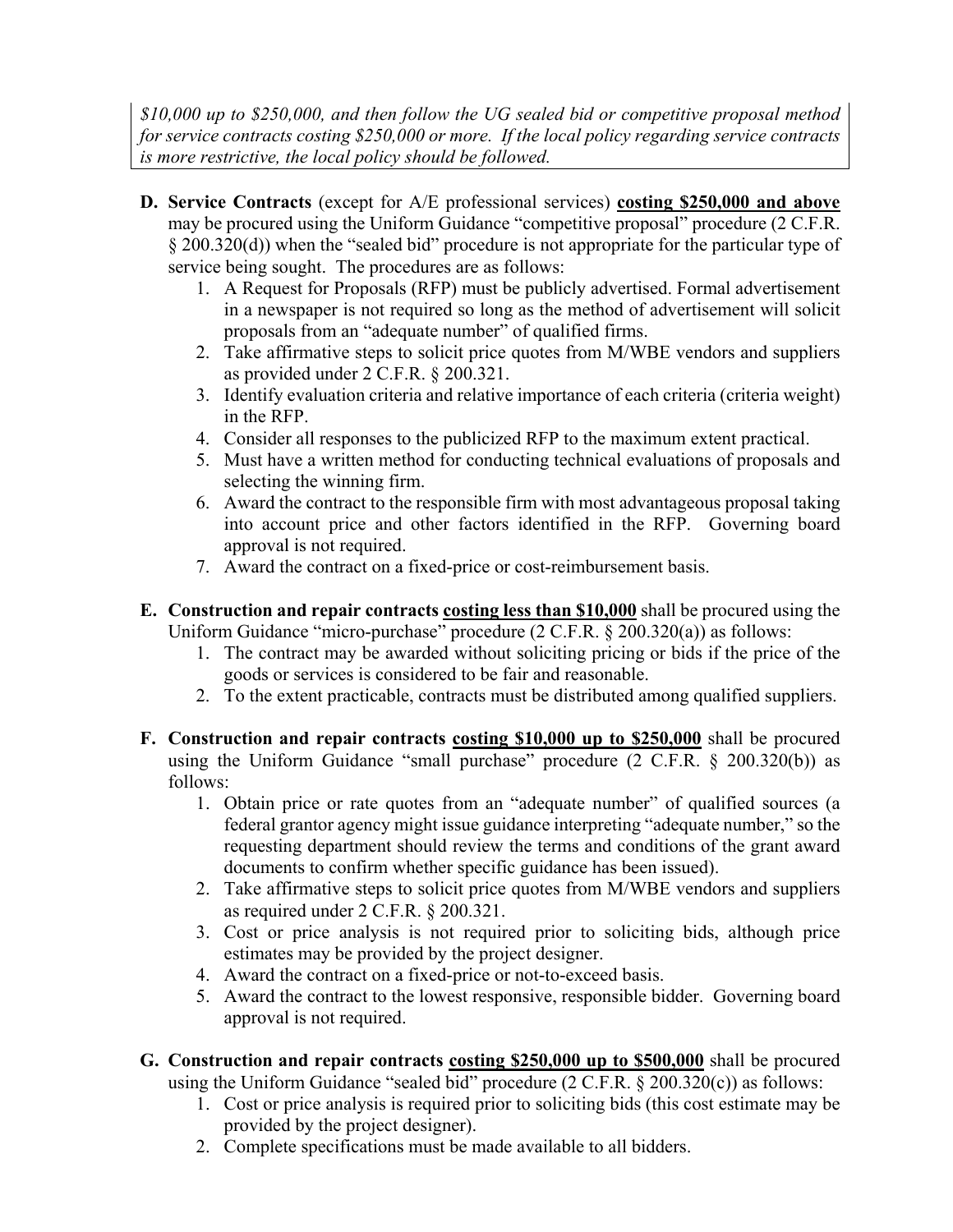- 3. Publically advertise the bid solicitation for a period of time sufficient to give bidders notice of opportunity to submit bids (formal advertisement in a newspaper is not required so long as other means of advertising will provide sufficient notice of the opportunity to bid). The advertisement must state the date, time, and location of the public bid opening, and indicate where specifications may be obtained.
- 4. Take affirmative steps to solicit price quotes from M/WBE vendors and suppliers as provided under 2 C.F.R. § 200.321.
- 5. Open the bids at the public bid opening on the date, time, and at the location noticed in the public advertisement. All bids must be submitted sealed. A minimum of 2 bids must be received in order to open all bids.
- 6. A 5% bid bond is required of all bidders. Performance and payment bonds of 100% of the contract price is required of the winning bidder.
- 7. Award the contract on a firm fixed-price basis.
- 8. Award the contract to the lowest responsive, responsible bidder. Governing board approval is not required. Any and all bids may be rejected only for "sound documented reasons."
- **H. Construction and repair contracts costing \$500,000 and above** shall be procured using a combination of the most restrictive requirements of the Uniform Guidance "sealed bid" procedure (2 C.F.R.  $\S 200.320(c)$ ) and state formal bidding procedures (G.S. 143-129) as follows:
	- 1. Cost or price analysis is required prior to soliciting bids (this cost estimate should be provided by the project designer).
	- 2. Complete specifications must be made available to all bidders.
	- 3. Formally advertise the bid in a newspaper of general circulation for at least seven full days between the date of the advertisement and the date of the public bid opening. Electronic-only advertising must be authorized by the governing board. The advertisement must state the date, time, and location of the public bid opening, indicate where specifications may be obtained, and reserve to the governing board the right to reject any or all bids only for "sound documented reasons."
	- 4. Take affirmative steps to solicit price quotes from M/WBE vendors and suppliers as provided under 2 C.F.R. § 200.321.
	- 5. Open the bids at the public bid opening on the date, time, and at the location noticed in the public advertisement. All bids must be submitted sealed and in paper form. A minimum of 3 bids must be received in order to open all bids.
	- 6. A 5% bid bond is required of all bidders (a bid that does not include a bid bond cannot be counted toward the 3-bid minimum requirement). Performance and payment bonds of 100% of the contract price is required of the winning bidder.
	- 7. Award the contract on a firm fixed-price basis.
	- 8. Award the contract to the lowest responsive, responsible bidder. Governing board approval is required and cannot be delegated. The governing board may reject and all bids only for "sound documented reasons."
- **I. Construction or repair contracts involving a building costing \$300,000 and above** must comply with the following additional requirements under state law:
	- 1. Formal HUB (historically underutilized business) participation required under G.S. 143-128.2, including local government outreach efforts and bidder good faith efforts, shall apply.
	- 2. Separate specifications shall be drawn for the HVAC, electrical, plumbing, and general construction work as required under G.S. 143-128(a).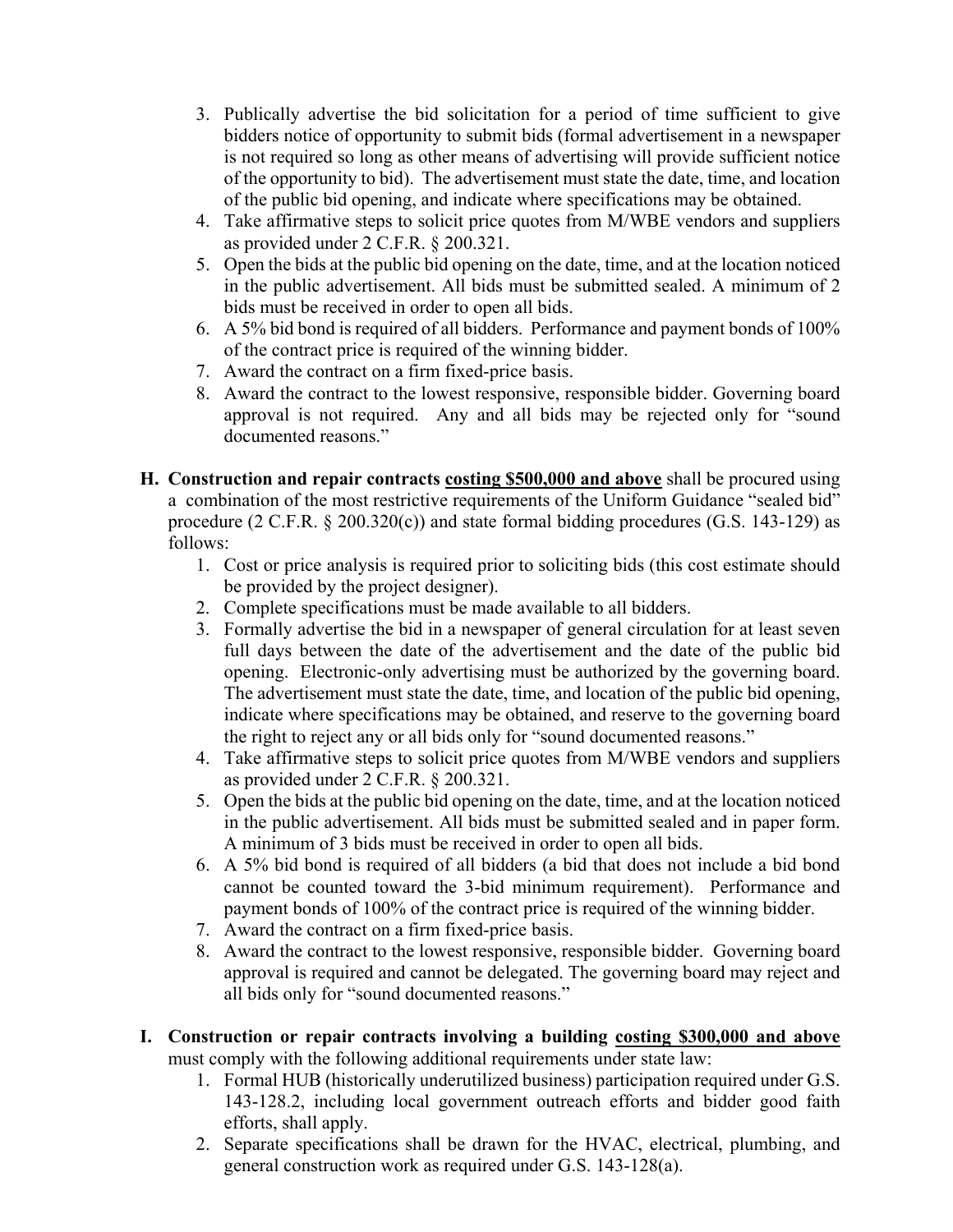- 3. The project shall be bid using a statutorily authorized bidding method (separateprime, single-prime, or dual bidding) as required under G.S. 143-129(a1).
- **J. Contracts for Architectural and Engineering Services costing under \$250,000** shall be procured using the state "Mini-Brooks Act" requirements (G.S. 143-64.31) as follows:
	- 1. Issue a Request for Qualifications (RFQ) to solicit qualifications from qualified firms (formal advertisement in a newspaper is not required). Price (other than unit cost) shall not be solicited in the RFQ.
	- 2. Take affirmative steps to solicit price quotes from M/WBE vendors and suppliers as provided for under 2 C.F.R. § 200.321.
	- 3. Evaluate the qualifications of respondents based on the evaluation criteria developed by the Purchasing Department and/or Requesting Department.
	- 4. Rank respondents based on qualifications and select the best qualified firm. Price cannot be a factor in the evaluation. Preference may be given to in-state (but not local) firms.
	- 5. Negotiate fair and reasonable compensation with the best qualified firm. If negotiations are not successfully, repeat negotiations with the second-best qualified firm.
	- 6. Award the contract to best qualified firm with whom fair and reasonable compensation has been successfully negotiated. Governing board approval is not required.
- **K. Contracts for Architectural and Engineering Services costing \$250,000 or more** shall be procured using the Uniform Guidance "competitive proposal" procedure (2 C.F.R. §  $200.320(d)(5)$  as follows:
	- 1. Publically advertise a Request for Qualifications (RFQ) to solicit qualifications from qualified firms (formal advertisement in a newspaper is not required). Price (other than unit cost) shall not be solicited in the RFQ.
	- 2. Take affirmative steps to solicit price quotes from M/WBE vendors and suppliers as provided under 2 C.F.R. § 200.321.
	- 3. Identify the evaluation criteria and relative importance of each criteria (the criteria weight) in the RFQ.
	- 4. Proposals must be solicited from an "adequate number of qualified sources" (an individual federal grantor agency may issue guidance interpreting "adequate number").
	- 5. Must have a written method for conducting technical evaluations of proposals and selecting the best qualified firm.
	- 6. Consider all responses to the publicized RFQ to the maximum extent practical.
	- 7. Evaluate qualifications of respondents to rank respondents and select the most qualified firm. Preference may be given to in-state (but not local) firms provided that granting the preference leaves an appropriate number of qualified firms to compete for the contract given the nature and size of the project.
	- 8. Price cannot be a factor in the initial selection of the most qualified firm.
	- 9. Once the most qualified firm is selected, negotiate fair and reasonable compensation. If negotiations are not successfully, repeat negotiations with the second-best qualified firm.
	- 10. Award the contract to best qualified firm with whom fair and reasonable compensation has been successfully negotiated. Governing board approval is not required.